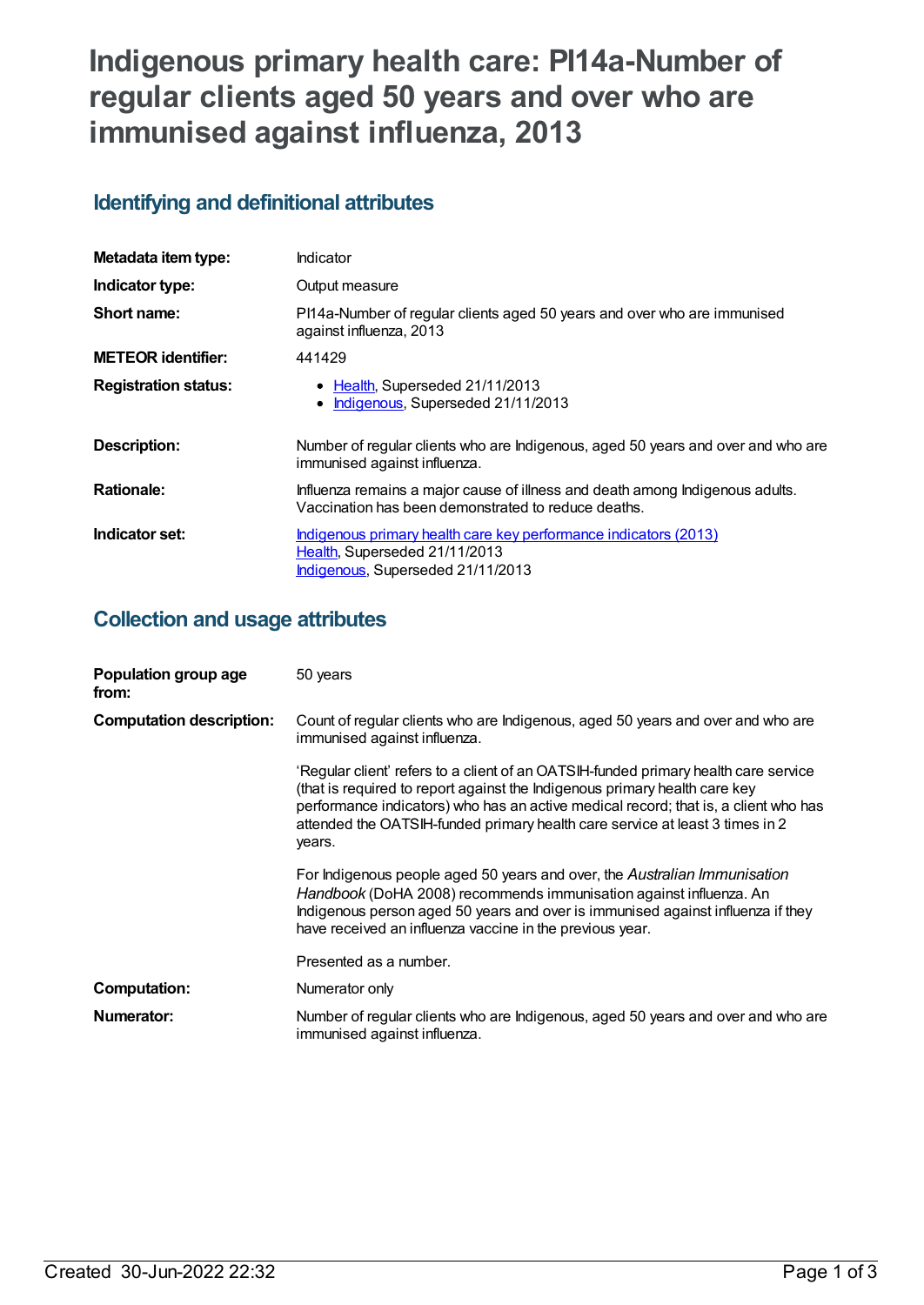[Person—Indigenous](https://meteor.aihw.gov.au/content/291036) status, code N

**Data Source**

[Indigenous](https://meteor.aihw.gov.au/content/430643) primary health care data collection

**NMDS / DSS**

[Indigenous](https://meteor.aihw.gov.au/content/430629) primary health care DSS 2012-14

**Data Element / Data Set**

Person-age, total years N[NN]

**Data Source**

[Indigenous](https://meteor.aihw.gov.au/content/430643) primary health care data collection

**NMDS / DSS**

[Indigenous](https://meteor.aihw.gov.au/content/430629) primary health care DSS 2012-14

### **Data Element / Data Set**

[Person—regular](https://meteor.aihw.gov.au/content/436639) client indicator, yes/no code N

**Data Source**

[Indigenous](https://meteor.aihw.gov.au/content/430643) primary health care data collection

**NMDS / DSS**

[Indigenous](https://meteor.aihw.gov.au/content/430629) primary health care DSS 2012-14

#### **Data Element / Data Set**

[Person—influenza](https://meteor.aihw.gov.au/content/457688) immunisation indicator, yes/no code N

**Data Source**

[Indigenous](https://meteor.aihw.gov.au/content/430643) primary health care data collection

**NMDS / DSS**

[Indigenous](https://meteor.aihw.gov.au/content/430629) primary health care DSS 2012-14

#### **Guide for use**

An Indigenous person aged 50 years and over is immunised against influenza if they have received an influenza vaccine in the previous year.

### **Disaggregation:** 1. Sex:

a) Male b) Female

**Disaggregation data elements:**

**Data Element / Data Set**

[Person—sex,](https://meteor.aihw.gov.au/content/287316) code N

**Data Source**

[Indigenous](https://meteor.aihw.gov.au/content/430643) primary health care data collection

**NMDS / DSS**

[Indigenous](https://meteor.aihw.gov.au/content/430629) primary health care DSS 2012-14